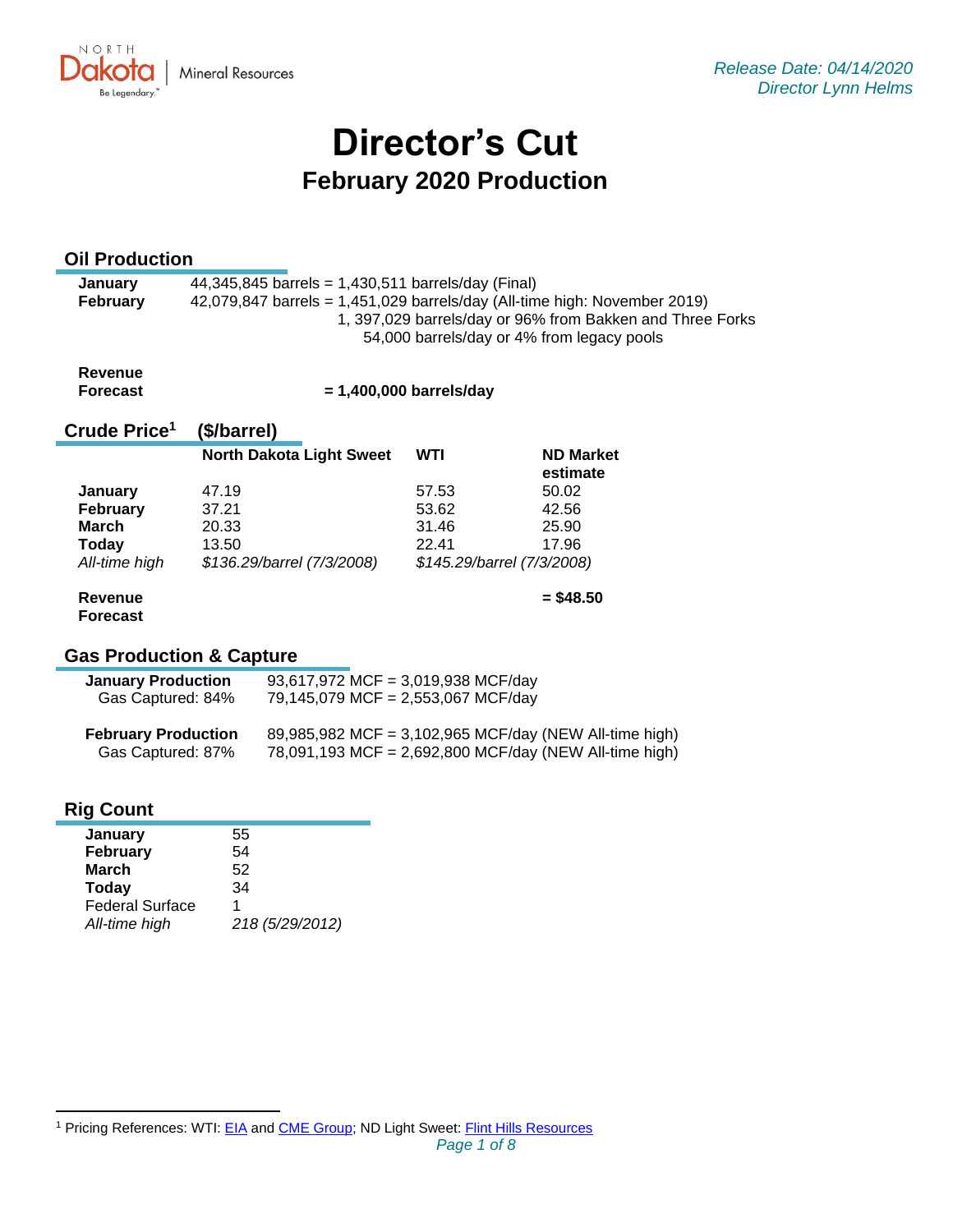

## **Wells**

|                                              | <b>December</b> | January                  | <b>February</b>                                                                                                                                                     | <b>March</b>                                                    | <b>Revenue</b><br><b>Forecast</b> |
|----------------------------------------------|-----------------|--------------------------|---------------------------------------------------------------------------------------------------------------------------------------------------------------------|-----------------------------------------------------------------|-----------------------------------|
| <b>Permitted</b>                             |                 | 61 drilling<br>1 seismic | 60 drilling<br>2 seismic                                                                                                                                            | 60 drilling<br>0 seismic<br>(All-time high was 370 - Oct. 2012) |                                   |
| <b>Completed</b>                             | 88 (Final)      | 70 (Revised)             | 57 (Preliminary)                                                                                                                                                    |                                                                 | 90                                |
| Inactive <sup>2</sup>                        | ۰               | 2,607                    | 2,091                                                                                                                                                               | ۰                                                               | ۰                                 |
| <b>Waiting on</b><br>Completion <sup>3</sup> |                 | 1,024                    | 1,054                                                                                                                                                               | ۰                                                               |                                   |
| <b>Producing</b>                             |                 | 16,014                   | 16,118 (Preliminary)<br>(All-time high was<br>October 2019 - 16,169)<br>14,975 (93%) from<br>unconventional Bakken-<br><b>Three Forks</b><br>1,143 (7%) from legacy | $\overline{a}$                                                  |                                   |
|                                              |                 |                          | conventional pools                                                                                                                                                  |                                                                 |                                   |

## **Fort Berthold Reservation Activity**

|                                 | Гоtal   | Fee Land | <b>Trust Land</b> |
|---------------------------------|---------|----------|-------------------|
| Oil Production                  | 364.642 | 127.508  | 237,134           |
| <b>Drilling Rigs</b>            |         |          |                   |
| <b>Active Wells</b>             | 2.418   |          | 1.797             |
| Waiting on completion           | 75      |          |                   |
| Approved Drilling Permits   326 |         | 68       | 258               |
| <b>Potential Future Wells</b>   | 4 134   | 1 143    | 2.991             |

## **Drilling and Completions Activity**

The drilling rig count was stable in the mid 60's for the first half of 2019. Based on oil price, capital availability, and gas capture operators implemented plans to reduce rigs to the mid 50's second half of 2019. Industry projects 50-75% reduction in rig count April - June.

The number of well completions has begun to fall first due to weather, but now due to oil price.

Lower crude oil price has put extreme downward pressure on rig and completion crew counts. Unemployment claims are published every Thursday at<https://www.ndlmi.com/gsipub/index.asp?docid=687> indicating approximately 2,200 layoffs as of 4/7/20 with an additional 6,000 jobs at risk.

Drilling permit activity has slowed down due oil price. Operators are attempting to maintain a permit inventory of approximately 12 months, 25-30 experienced drilling rig crews, and 5-6 experienced completion crews.

<sup>2</sup> Includes all well types on IA and AB statuses: **IA** = Inactive shut in >3 months and <12 months;

**AB** = Abandoned (Shut in >12 months)

<sup>&</sup>lt;sup>3</sup> The number of wells waiting on completions is an estimate on the part of the director based on idle well count and a typical five-year average. Neither the State of North Dakota, nor any agency officer, or employee of the State of North Dakota warrants the accuracy or reliability of this product and shall not be held responsible for any losses caused by this product. Portions of the information may be incorrect or out of date. Any person or entity that relies on any information obtained from this product does so at his or her own risk.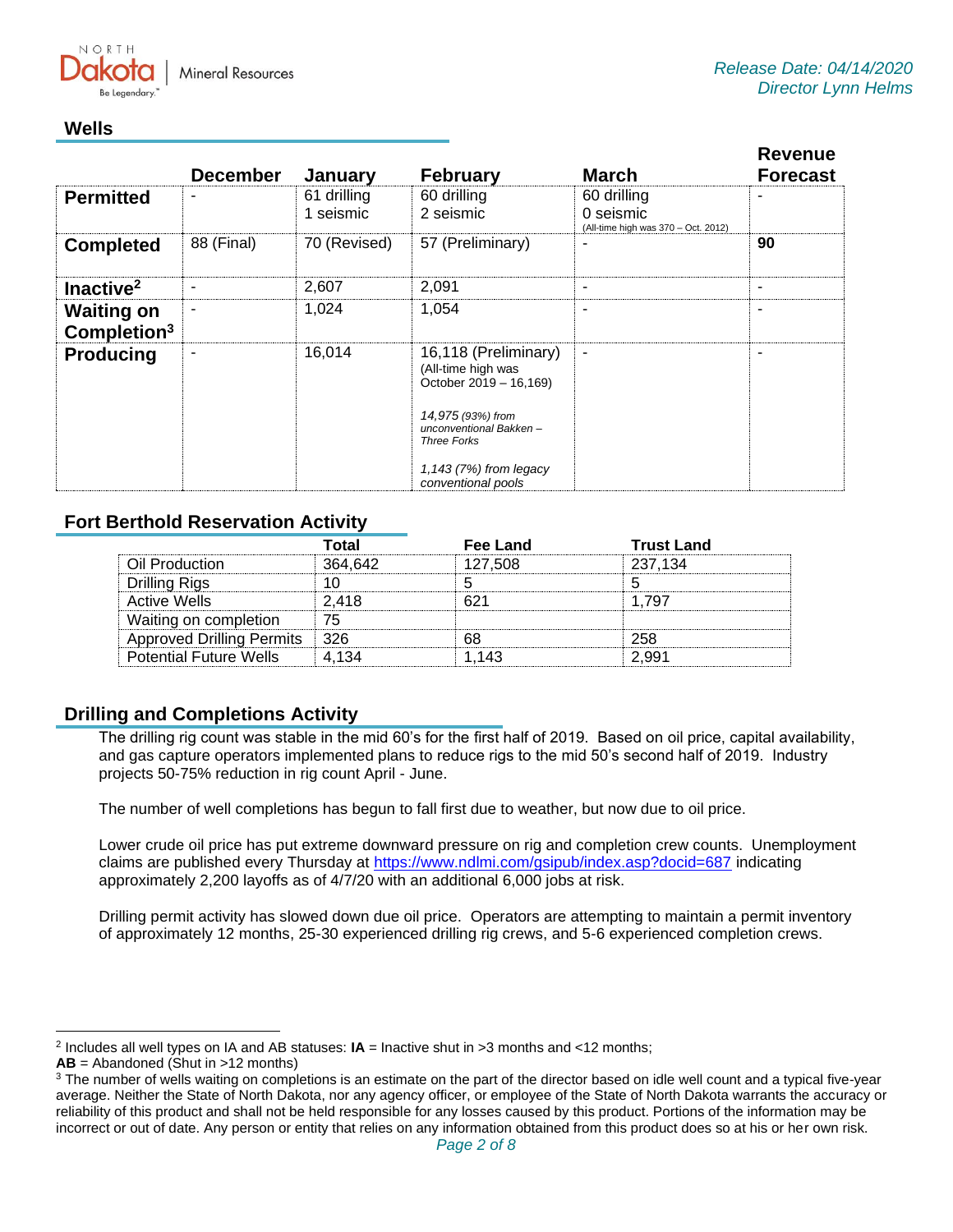

### **Crude Oil Markets**

The new agreement to cut 9.7 million barrels per day announced Sunday is a good first step to establish a price floor, but liquid fuel demand is expected to bottom out April – May 2020. China demand is recovering but is not expected to reach full recovery until 4th quarter 2020. Other G20 nations have seen 20-60% reductions in road traffic. In early March OPEC + Russia discussions of further production restrictions due to the Corona virus effect on demand ended in abandonment of the 3-year existing agreement.



Crude oil takeaway capacity including rail deliveries to coastal refineries is adequate, but could be disrupted due to:

- Washington state Senate Bill 5579
- US Appeals Court for the ninth circuit upholding of a lower court ruling protecting the Swinomish Indian Tribal Community's right to sue to enforce an agreement that restricts the number of trains that can cross its reservation in northwest Washington state
- A possible shut down of DAPL by US DC District Court in Civil Action No. 16-1534

#### **Seismic**

Seismic activity slowed again with the completion of carbon capture projects.

|  | Active Surveys   Recording   NDIC Reclamation Projects   Remediating   Suspended   Permitted |  |  |
|--|----------------------------------------------------------------------------------------------|--|--|
|  |                                                                                              |  |  |

#### **Gas Capture**

US natural gas storage has increased to 19% above the five-year average while crude oil inventories are below the long-term average. Both indicate little potential for price increases in the near future. North Dakota shallow gas exploration could be economic at future gas prices but is not at the current price.

The price of natural gas delivered to Northern Border at Watford City has fallen \$0.26 to \$1.06/MCF. This results in a current oil to gas price ratio of 17 to 1. The statewide gas flared volume from January to February decreased 42,059 MCFD to 424,813 MCF per day and percent flared decreased to 13% with a Bakken capture percentage of 87%.

The historical high flared percent was 36% in 09/2011.

Gas Capture Details:

| Statewide         | 87% |
|-------------------|-----|
| Statewide Bakken  | 87% |
| Non-FBIR Bakken   | 89% |
| FBIR Bakken       | 83% |
| Trust FBIR Bakken | 85% |
| Fee FBIR          | 77% |

| The Commission established the following gas |
|----------------------------------------------|
| capture goals:                               |

| 74% | October 1, 2014 - December 31, 2014 |
|-----|-------------------------------------|
| 77% | January 1, 2015 - March 31, 2016    |
| 80% | April 1, 2016 - October 31, 2016    |
| 85% | November 1, 2016 - October 31, 2018 |
| 88% | November 1, 2018 - October 31, 2020 |
| 91% | November 1, 2020                    |
|     |                                     |

j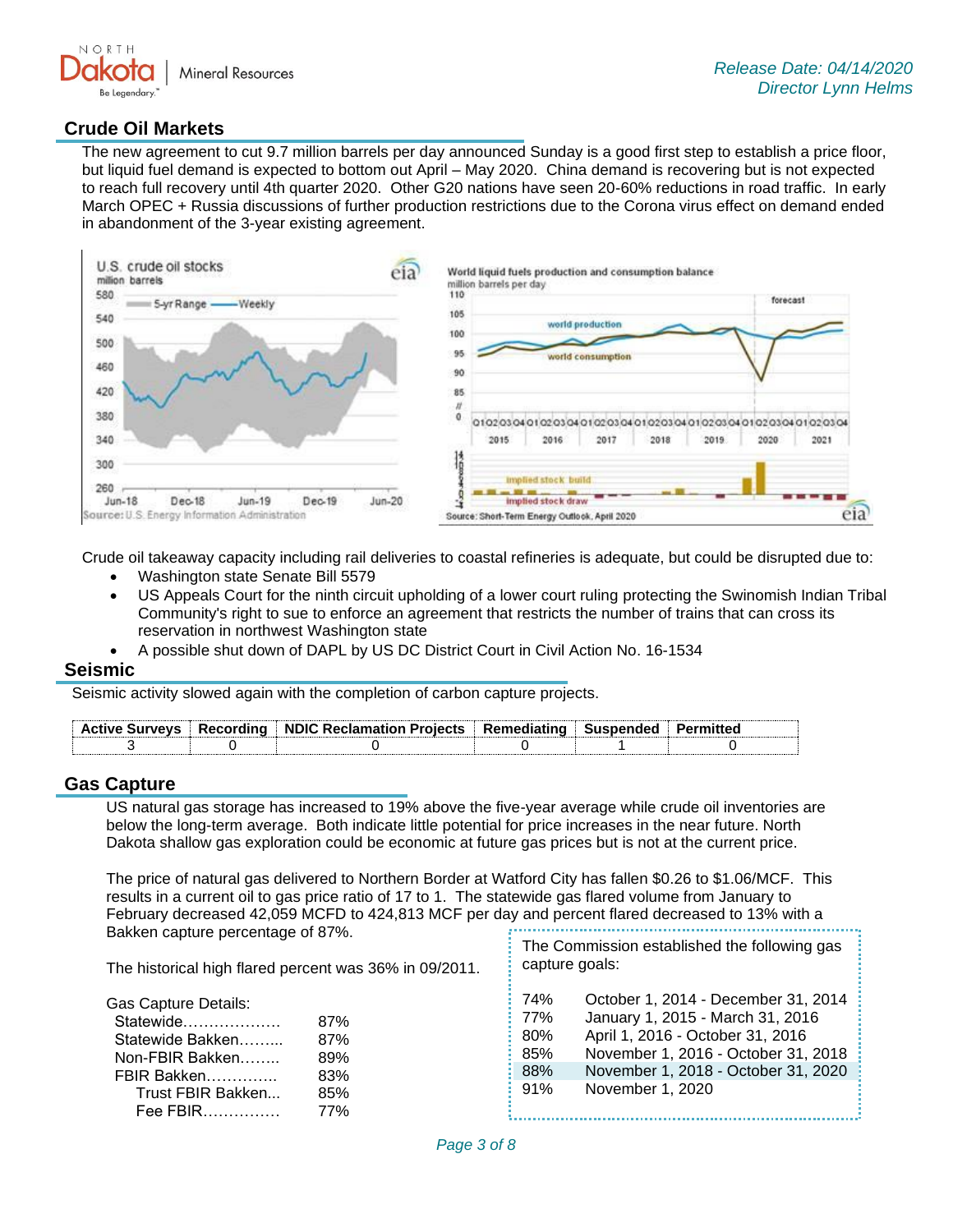

## **Agency Updates**

## **Bureau of Indian Affairs**

**BIA** has published a new final rule to update the process for obtaining rights of way on Indian land. The rule was published 11/19/15 and became effective 12/21/15. The final rule can be found at

[https://www.federalregister.gov/articles/2015/11/19/2015-28548/rights-of-way-on-indian-land.](https://www.federalregister.gov/articles/2015/11/19/2015-28548/rights-of-way-on-indian-land) On 3/11/16, the Western Energy Alliance filed a complaint and motion for a temporary restraining order and/or a preliminary injunction. On 04/19/16, the US District court for the District of North Dakota issued an order denying the motion for a preliminary injunction. The new valuation requirements were resulting in increased delays so BIA provided a waiver that expires 04/05/2020. On 03/09/2020 the NDIC submitted comments supporting an extension of that waiver through 04/05/2021 to allow infrastructure development to continue while BIA develops and implements the new process. NDIC comments can be found at<http://www.nd.gov/ndic/ic-press/Sweeney%20letter%20200309.pdf>

## **Bureau of Land Management**

**BLM** published a new final rule 43 CFR Parts 3100, 3160 and 3170 to update and replace its regulations on venting and flaring of natural gas effective 1/17/16. The final rule can be viewed online at [https://www.blm.gov/programs/energy-and-minerals/oil-and-gas/operations-and-production/methane-and](https://www.blm.gov/programs/energy-and-minerals/oil-and-gas/operations-and-production/methane-and-waste-prevention-rule)[waste-prevention-rule](https://www.blm.gov/programs/energy-and-minerals/oil-and-gas/operations-and-production/methane-and-waste-prevention-rule). North Dakota, Wyoming, Montana, Western Energy Alliance, and IPAA filed for a preliminary injunction to prevent the rule going into effect until the case is settled. A hearing in Casper, Wyoming was held 1/6/17. On 1/16/17 the court denied all of the petitioners' motions for preliminary injunctions. **On 2/3/17 the US House of Representatives voted 221-191 to approve a Congressional Review Act resolution against the rule.** On 3/28/17 President Trump issued an executive order which in part directs "The Secretary of the Interior shall review the following final rules, and any rules and guidance issued pursuant to them, for consistency with the policy set forth in section 1 of this order and, if appropriate, shall, as soon as practicable, suspend, revise, or rescind the guidance, or publish for notice and comment proposed rules suspending, revising, or rescinding those rules:". This rule is included in the list as item (iv). North Dakota plans to continue active participation in the litigation of this rule until the BLM takes final action eliminating the rule. **On 5/10/17 the Senate voted 51 to 49 against the CRA, allowing the rule to remain in effect.** On 6/27/17 U.S. D. Ct. Judge Skavdahl granted BLM's motion to extend the merits briefing schedule by 90 days, based on BLM's APA 705 stay and BLM's representations regarding its plans to reconsider the VF Rule. Opening briefs were filed 7/3/17. On 7/5/17 California and New Mexico sued BLM in the U.S. District Court for the Northern District of California, seeking a declaratory judgement that BLM's APA 705 stay was illegal and vacating the stay. The relief they request would vacate the stay of the January 2018 compliance et al deadlines, bringing them all back into force. BLM officials encouraged North Dakota to intervene. On 7/12/17 a group of NGOs including the Fort Berthold Protectors of Water and Earth Rights filed a separate suit against the BLM in federal court in the U.S. District Court for the Northern District of California, seeking a declaratory judgement that BLM's APA 705 stay was illegal and vacating the stay. California and New Mexico, along with various environmental groups, have challenged BLM's stay in the Northern District of California, and filed a motion for summary judgment on 7/26/17. On 8/24/17 North Dakota filed a response supporting BLM's motion, a motion to intervene, and a motion to change venue to Wyoming in an attempt to prevent all of the litigation regarding the timing of the Flaring Rule, including the future rulemakings further extending compliance deadlines that BLM has stated that it intends to publish, could end up in front of the magistrate judge in the Northern District of California instead of Judge Skavdahl in Wyoming. On 10/04/17 the federal magistrate judge in the Northern District of California granted the summary judgement motion by California, New Mexico, and several NGOs throwing out BLM's administrative and temporary postponement of several of the future rules compliance dates/obligations. On 10/05/17 the BLM issued a Federal Register Notice for a proposed rule that if finalized will delay certain requirements of the BLM Rule until January 17, 2019. North Dakota submitted comments to (1) support BLM's decision to delay certain compliance requirements and (2) continue to make the record that BLM exceeded its authority to promulgate the rule in the first place with particular emphasis on the specific/unique North Dakota considerations at issue. NDIC comments are available at [http://www.nd.gov/ndic/ic-press/dmr-blm-comments17-11.pdf.](http://www.nd.gov/ndic/ic-press/dmr-blm-comments17-11.pdf) BLM, the states of CA & NM, and the NGOs supporting the current final rule were granted an extension to file response briefs to December 11<sup>th</sup> in the WY

court. On 11/29/17 North Dakota filed a response to industry petitioner's motion for a preliminary injunction supporting a preliminary or permanent injunction. On 12/4/17 USDOJ petitioned the 9th US Judicial Circuit Court in San Francisco to review and overturn the Northern District of California court's November decision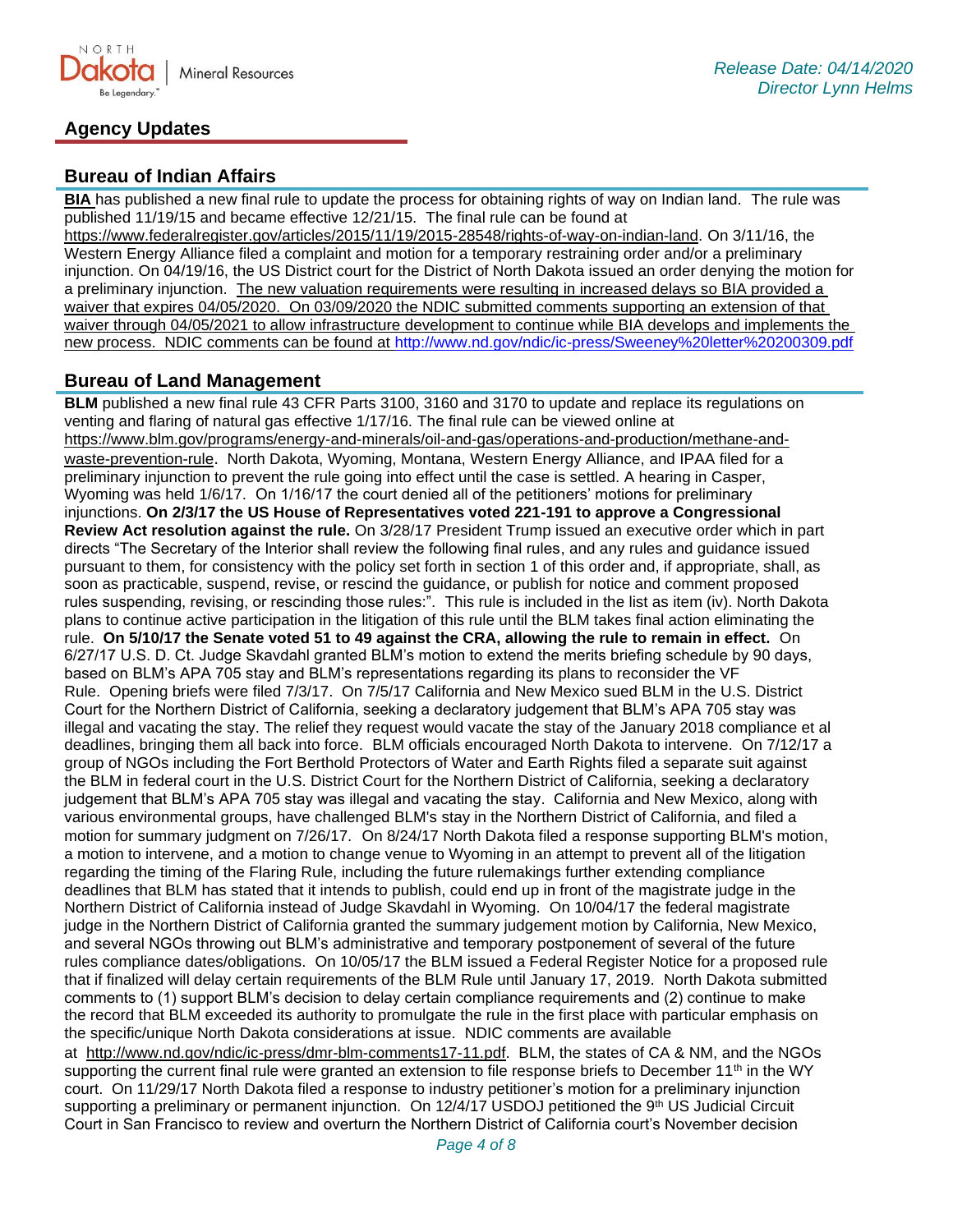

ordering the US Bureau of Land Management to make oil and gas producers comply with the methane emissions requirements while the rules are being reviewed. On 12/7/17 BLM published a rule in the Federal Register delaying the methane regulation until January 2019, saying the previous rule is overly burdensome to industry. Officials said the delay will allow the federal Bureau of Land Management time to review the earlier rule while avoiding tens of millions of dollars in compliance costs to industry that may turn out to be unnecessary. On 12/19/17 BLM was sued by California, New Mexico, and a large group of NGOs in the Northern District of California federal court over the 12/7/17 rule extending certain compliance dates in BLM's 2016 Rule. The complaint requests that BLM's extension rule be set aside and the provisions it relates to reinstated. On 12/26/17 BLM filed a motion seeking to stay the litigation in the U.S. District Court case in WY and to vacate the January 5 briefing deadline, a motion in which the industry trade associations and Montana and Wyoming joined. North Dakota and Texas filed a short response on 12/27/17 asking the Court to deny the motion or allow until 1/12/18 to fully respond to BLM's holiday week motion. On 12/29/17 the Wyoming district court granted BLM's motion to stay the 2016 Rule challenge litigation. On 2/22/18 BLM published a new rule proposal to revise the 2016 final Waste Prevention Rule (also known as the venting and flaring rule). The proposed rule would eliminate duplicative regulatory requirements and re-establish long-standing requirements that the 2016 final rule sought to replace. The Federal Register notice specifically requested comment on ways that the BLM can reduce the waste of gas by incentivizing the capture, reinjection, or beneficial use of the gas. NDIC comments can be viewed at [http://www.nd.gov/ndic/ic-](http://www.nd.gov/ndic/ic-press/blm%20comments%20180417.pdf)

[press/blm%20comments%20180417.pdf.](http://www.nd.gov/ndic/ic-press/blm%20comments%20180417.pdf) On 2/22/18 Judge Orrick in the Northern District of California entered a preliminary injunction against the BLM's "Suspension Rule" which suspended for one year certain compliance deadlines in BLM's Venting and Fairing Rule. Judge Orrick also denied North Dakota's motion to transfer the case to the District of Wyoming where Judge Skavdahl had stayed the original rule on the grounds that parties were protected by the Suspension Rule. The immediate effect of this decision was to reinstate the BLM Venting and Fairing Rule in full, along with compliance deadlines that became effective January 17, 2018, and remove the protections relied upon by Judge Skavdahl the District of Wyoming case. On 3/7/18 U.S. District Court Judge Skavdahl granted the North Dakota/Texas Motion to lift the stay in the challenge to the BLM's Venting & Flaring Rule. The California Court explicitly adopted North Dakota's central position in intervention - stating that "I express no judgment whatsoever in this opinion on the merits of the [V&F] Rule," showing great deference to Judge Skavdahl and the existing case in his Court and rejecting the California, NM, and NGOs request to uphold the V&F Rule. On 4/4/18 U.S. District Judge Skavdahl issued an order granting Wyoming's request for a partial stay of the Rule under Section 705 of the APA. The Court's limited Stay Order provides immediate relief to industry, but the balance of the Rule, including BLM's unlawful exercise of authority over State and private mineral interests through an over-inclusive application of communitization remains. The Court denied the North Dakota/Texas motion to move forward to complete briefing on the merits, and also denied industry's motion for a preliminary injunction. The Court expressed frustration with " the administrative dysfunction" reflected by this case as it ping-pongs between the District Courts of Wyoming and California and BLM's various attempts to delay, rescind or replace the Rule, concluding that "going forward on the merits at this point remains a waste of judicial resources and disregards prudential ripeness concerns." On 4/5/18 15 NGOs filed a Notice of Appeal with the 10th Circuit. California & New Mexico followed suit on 4/5/18 and have now also filed an appeal with the 10th Circuit. On 9/12/18 North Dakota filed a brief in the 10<sup>th</sup> Circuit Court of Appeals urging the Court, if it chooses to reverse the Wyoming district court's Stay Order, to remand the case back to the Wyoming district court with direction to finish this protracted legal process by promptly proceeding to a ruling on the merits. On 9/18/18 BLM issued their final rule revising the Obama-era Waste Prevention Rule, also referred to as the venting and flaring rule. The new rule will better align venting and flaring regulations with President Trump's priorities on energy development, job creation, and reduced compliance costs. These changes will also allow BLM to recognize existing state regulatory efforts and avoid duplicative requirements. In response to comments and after further consideration, the BLM made the following modifications to the proposed rule in this final rule: (1) Clarification that the 24-hour limit on royalty-free flaring during downhole well maintenance and liquids unloading in § 3179.104 applies "per event"; (2) Addition of a standard for "applicable rules, regulations, or orders" of a State regulatory agency or tribe in § 3179.201(a); and (3) Addition of a provision allowing for tribes to seek BLM approval to have tribal rules apply in place of any or all of the provisions of subpart 3179. The revised rule goes into effect on 11/27/18. On 9/28/18 a coalition of 17 conservation and tribal citizen groups filed a lawsuit challenging the decision to revise the Bureau of Land Management's Waste Prevention Rule, stating that the rule violates a number of existing federal policies. The states of New Mexico and California also filed a lawsuit challenging BLM's action. The BLM and NDIC have reached an impasse on negotiations for an agreement to implement section 3179.201, but continue to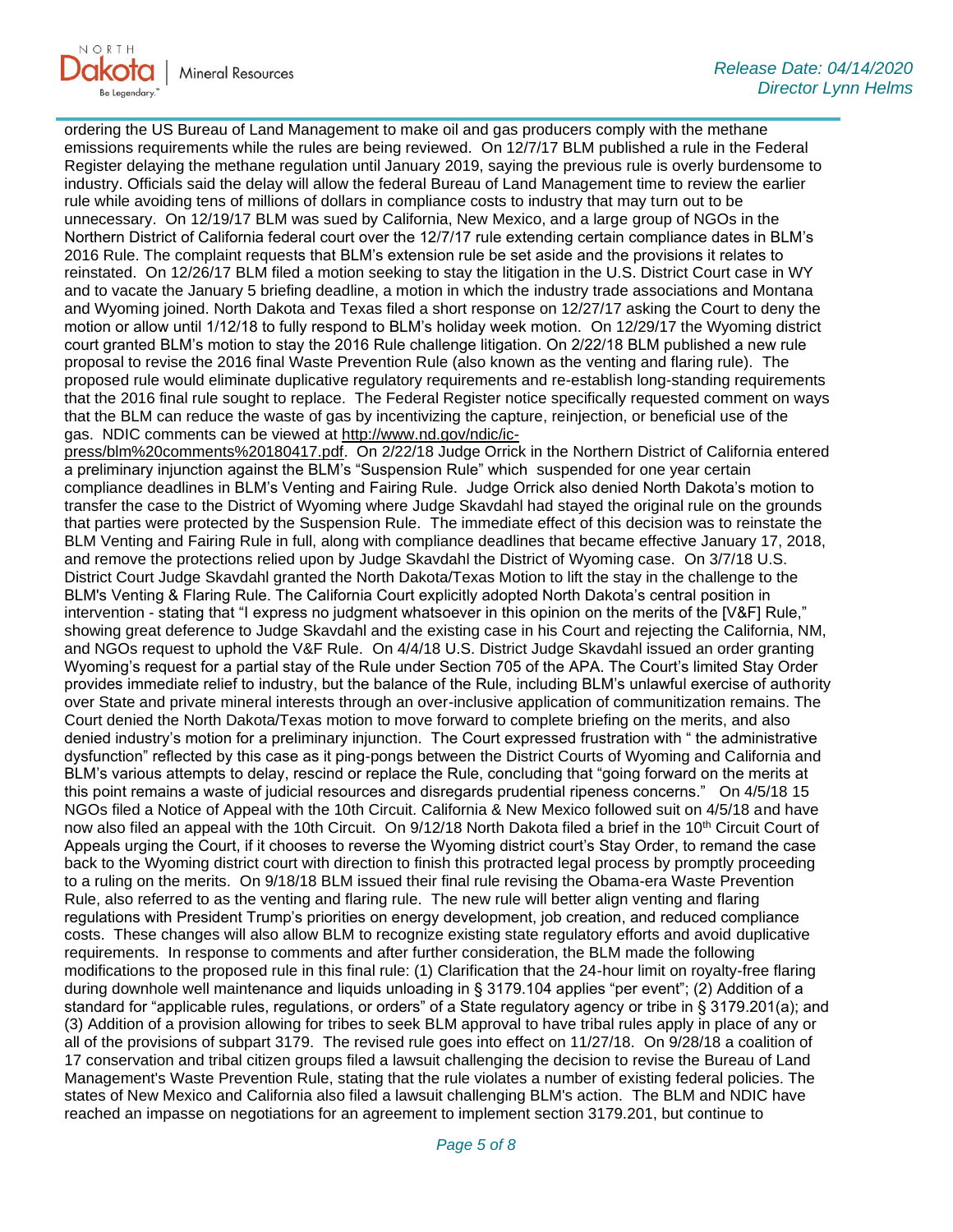communicate regarding possible ways to resolve the disagreement.

**BLM** revised final regulations for hydraulic fracturing on federal and Indian lands were published in the CFR on 3/26/15 and they were scheduled to go into effect 6/24/15. North Dakota, Colorado, Utah, Wyoming, Western Energy Alliance, and IPAA filed for a preliminary injunction to prevent the rules going into effect until the case is settled. Following a lengthy hearing in Casper, Wyoming on 6/23/15, the court issued a stay on the rules. On 9/30/15 the court granted a preliminary injunction, preventing the rules from being enforced until litigation on the rule is final. The 10<sup>th</sup> Circuit Court of Appeals issued an order 3/10/16 denying the industry alternative motion for a stay. On 6/21/16 the court found the rule to be unlawful and ordered it set aside. The plaintiffs filed a motion with the US Court of Appeals for the Tenth Circuit to dismiss the appeal of the preliminary injunction. The Department of Justice on behalf of the BLM and the intervening environmental groups filed an appeal of the decision on the rule and oppose the motion to dismiss the appeal of the preliminary injunction. The North Dakota Response Brief to the US Court of Appeals for the Tenth Circuit was filed 9/15/16. NDIC comments on the rule can be found at [http://www.nd.gov/ndic/ic-press/BLM-comments-](http://www.nd.gov/ndic/ic-press/BLM-comments-120625.pdf)[120625.pdf](http://www.nd.gov/ndic/ic-press/BLM-comments-120625.pdf). On 3/28/17 President Trump issued an executive order which in part directs "The Secretary of the Interior shall review the following final rules, and any rules and guidance issued pursuant to them, for consistency with the policy set forth in section 1 of this order and, if appropriate, shall, as soon as practicable, suspend, revise, or rescind the guidance, or publish for notice and comment proposed rules suspending, revising, or rescinding those rules". This rule is included in the list as item (i). On 5/4/2017 BLM filed a request asking the court to hold the appeal in abeyance as it will "soon" initiate a rulemaking process to revise or rescind the 2015 Rule, that it had the authority to issue the Rule, but conceding that the Rule does not reflect BLM's current priorities or policies, as reflected in certain recent Presidential Executive Orders. After the BLM submitted its filings the 10th Circuit Court Appeals immediately directed the petitioners (including North Dakota) and the intervenors to file briefs by 6/5/17 to respond to BLM's position. Two amicus groups that submitted merits briefs (the law school professors and former DOI officials) filed supplemental amicus briefs on the questions posed by the Court following the change of Administrations. The Court's Supplemental Order authorized the filing of these additional amicus briefs. Both briefs seek to capitalize on the BLM's continued insistence that it had the authority to issue the Rule (but concede that the 2015 HF Rule does not reflect BLM's current priorities or policies as reflected in certain recent Presidential Executive Orders). The two amicus groups solicit the Court to rule on the merits of the BLM and NGO appeals and to overturn the District Court decision, actually asking the Court to issue an advisory opinion on the BLM's authority. In addition to addressing the NGO arguments, North Dakota will respond to these two briefs in the context that all three parties are asking the Court to do what it is prohibited from doing by Article III of the U.S. Constitution. North Dakota filed a response brief 6/20/17 in support of the BLM action to put the rule in abeyance and take final action vacating the rule. Oral arguments before the 10<sup>th</sup> Circuit took place 7/27/17. A recording of the oral arguments is now available on the home page of the court's website [http://www.ca10.uscourts.gov.](https://urldefense.proofpoint.com/v2/url?u=http-3A__www.ca10.uscourts.gov&d=DwMGaQ&c=2s2mvbfY0UoSKkl6_Ol9wg&r=-wqsZnBxny594KY8HeElow&m=Ul_VtJUX6iW5pvHjCcBxUWtskC0F4Dhry3sPtcEHvCw&s=laRHiLDv5w8otcQWQjpn82WMieoB2AZ-Q4M1LFQPL5s&e=) NDIC filed comments supporting BLM's rescission of the rule that can be found at [http://www.nd.gov/ndic/ic-press/dmr](http://www.nd.gov/ndic/ic-press/dmr-blm-comment17-9.pdf)[blm-comment17-9.pdf.](http://www.nd.gov/ndic/ic-press/dmr-blm-comment17-9.pdf) On 09/21/17 the 10th Circuit issued a split (2-1) decision to dismiss the appeals as prudentially unripe, vacate the district court's judgment invalidating the rule, and remand with instructions to dismiss the underlying action without prejudice. Appellees State of North Dakota, State of Colorado, State of Utah, and State of Wyoming's filed a Petition for Panel Rehearing And/Or Request for En Banc Determination on 11/03/17. On 11/06/17 the court ordered the appellants to file a response to the Petition on or before 11/20/2017. The En Banc rehearing request was denied. The  $10<sup>th</sup>$  circuit court has not yet issued its mandate ending the current round of litigation in the Wyoming District court. The Ute tribe filed a motion on 1/12/18 asking the court to dismiss the appeals as moot based on the publication of the rescission rule and leave the WY court decision to vacate the rule in place. The court ordered the DOJ and BLM to file a response by 1/22/18. On 12/29/17 BLM published a final rule rescinding the 2015 Hydraulic Fracturing rules with 2 exceptions 1) the rule does not restore language requiring pre-approval of non-routine hydraulic fracturing operations and 2) the rule does not rescind changes to 43 CFR 3160 due to other rules published between 3/26/15 and 12/29/17 (electronic filing and venting & flaring rules). On 2/7/18 North Dakota filed a reply in support of its motion to dismiss the original rule appeal as moot pursuant to Federal Rule of Appellate Procedure 27(a)(4), and request that the Court should not issue the mandate, nor vacate the District Court's judgment based on two new and important developments: (1) on December 29, 2017, the Bureau of Land Management (BLM) promulgated a final rule rescinding the Hydraulic Fracturing Rule ("HF Rule"), and (2) on January 24, 2018, the Citizen Group Intervenors challenged the repeal of the HF Rule ("HF Repeal Rule") in the U.S. District Court for the Northern District of California.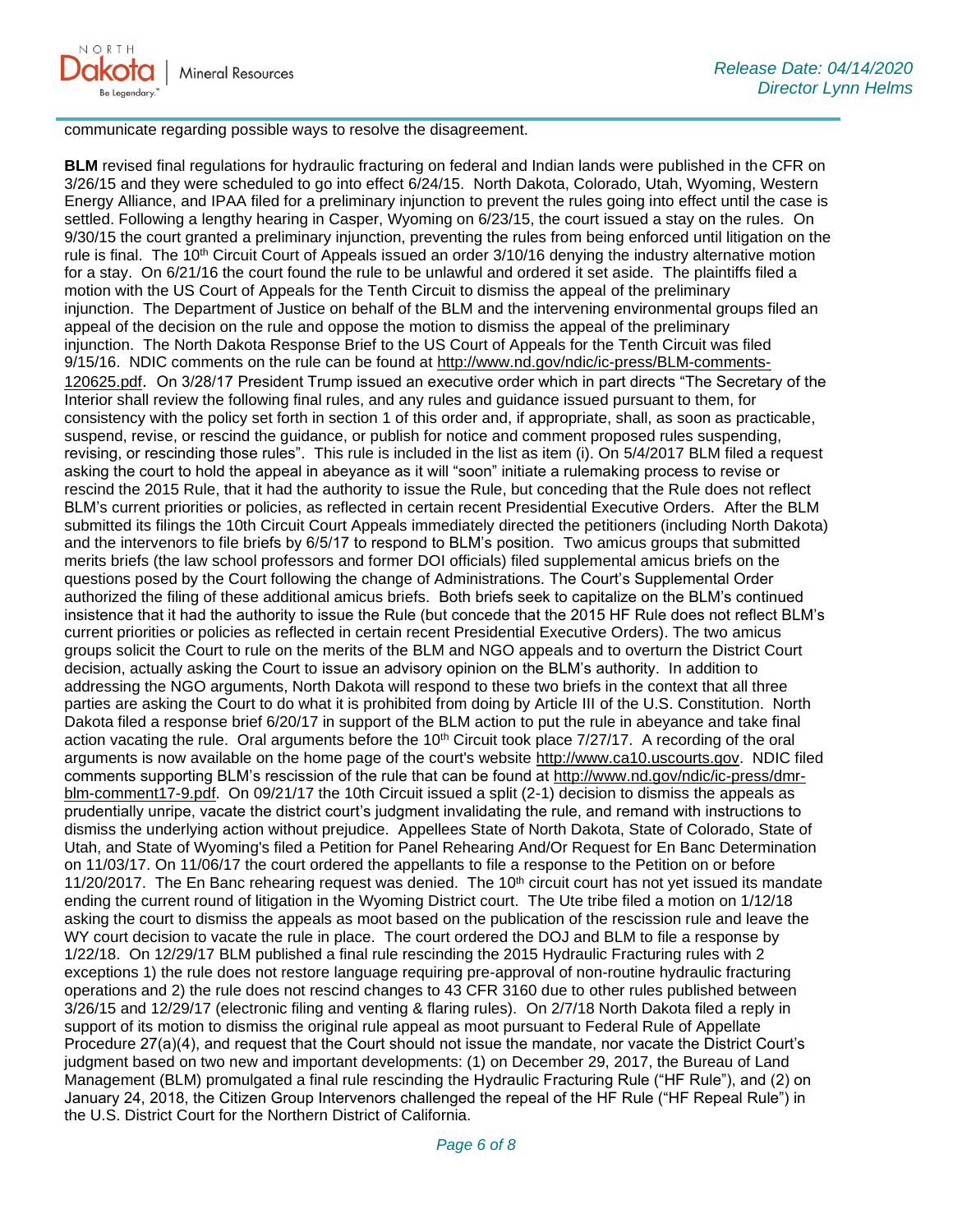## **Council on Environmental Quality**

**CEQ** On 02/25/2020 the Council on Environmental Quality published a proposal to modernize its National Environmental Policy Act (NEPA) regulations. On 03/09/2020 the NDIC submitted comments in support of the CEQ proposal. NDIC comments can be found at [http://www.nd.gov/ndic/ic](http://www.nd.gov/ndic/ic-press/Council%20of%20Environmental%20Quality%20200309.pdf)[press/Council%20of%20Environmental%20Quality%20200309.pdf](http://www.nd.gov/ndic/ic-press/Council%20of%20Environmental%20Quality%20200309.pdf)

## **Environmental Protection Agency**

**EPA** On 08/21/2018 the U.S. Environmental Protection Agency (EPA) proposed a new rule to reduce greenhouse gas (GHG) emissions from existing coal-fired electric utility generating units and power plants across the country. This proposal, entitled the Affordable Clean Energy (ACE) Rule, establishes emission guidelines for states to use when developing plans to limit GHGs at their power plants. The ACE Rule replaced the prior administration's Clean Power Plan (CPP) and instead empowers states, promotes energy independence, and facilitates economic growth and job creation. Pursuant to President Trump's Executive Order 13873, which directed Federal agencies to review burdensome regulations, the EPA undertook a review of the CPP. Many believed the CPP exceeded EPA's authority under the Clean Air Act, which is why 27 states, 24 trade associations, 37 rural electric co-ops, and three labor unions challenged the rule. The Supreme Court issued an unprecedented stay of the rule. The proposal was published in the Federal Register on 8/31/18 and EPA took comment on the proposal for 60 days and held a public hearing. More information is available at [https://www.epa.gov/stationary-sources-air-pollution/proposal-affordable](https://www.epa.gov/stationary-sources-air-pollution/proposal-affordable-clean-energy-ace-rule)[clean-energy-ace-rule.](https://www.epa.gov/stationary-sources-air-pollution/proposal-affordable-clean-energy-ace-rule) On July 8, 2019, EPA issued the final Affordable Clean Energy rule (ACE) and repealed the Clean Power Plan. On the same day the American Lung Association and the American Public Health Association filed a challenge to the rules in the U.S. Court of Appeals for the District of Columbia. Since then, 22 states, the District of Columbia and six municipalities led by the state of New York lodged a challenge to the rules in the D.C. Circuit, followed closely by a third challenge brought by environmental groups. Numerous industry groups and power providers are seeking to intervene in the litigation in support of the ACE rule. The EPA has asked the court to expedite review of the challenges in the hope of achieving a resolution in the D.C. Circuit by summer of 2020.

**EPA** On 08/24/18 Trump administration officials at EPA announced they are phasing out the agency's enforcement focus on animal waste pollution and the oil and gas industry. Enforcement chief Susan Bodine said she wants to shift the focus away from oil and gas as a sector deserving of extra scrutiny and toward prioritizing broad environmental problems, such as air pollution.

**EPA** On 6/3/16 the final rule proposing a suite of changes to Clean Air Act permitting requirements for new and modified emissions sources in the oil and natural gas industry was published in the Federal Register. On 6/29/16 the NDIC decided to file a Petition for Review with the US Appeals Court for the District of Columbia to defend the state's sovereign jurisdiction over oil and gas regulation. Thirteen other states have joined this effort. North Dakota declined the standard offer to explore settlement through the court's mediation program. The proposed actions and NDIC comments are as follows:

o Proposed New Source Performance Standards – Docket ID number EPA-HQ-OAR-2010-0505. NDIC comments can be found at<http://www.nd.gov/ndic/ic-press/EPA-HQ-OAR-2010-0505.pdf>

o Draft Control Techniques Guidelines – Docket ID number: EPA-HQ-OAR-2015-0216. NDIC comments can be found at<http://www.nd.gov/ndic/ic-press/EPA-HQ-OAR-2015-0216.pdf>

o Proposed Source Determination Rule – Docket ID number: EPA-HQ-OAR-2013-0685. NDIC comments can be found at<http://www.nd.gov/ndic/ic-press/EPA-HQ-OAR-2013-0685.pdf>

o Proposed Federal Implementation Plan for Implementing Minor New Source Review Permitting in Indian Country – Docket ID number: EPA-HQ-OAR-2014-0606. NDIC comments are at [http://www.nd.gov/ndic/ic-press/EPA-HQ-](http://www.nd.gov/ndic/ic-press/EPA-HQ-OAR-2014-0606.pdf)[OAR-2014-0606.pdf](http://www.nd.gov/ndic/ic-press/EPA-HQ-OAR-2014-0606.pdf).

North Dakota et al. and EPA have filed motions to govern further proceedings and briefing schedules. On 3/28/17 President Trump issued an executive order which in part directs "The Administrator shall review the final rule entitled "Oil and Natural Gas Sector: Emission Standards for New, Reconstructed, and Modified Sources," 81 Fed. Reg. 35824 (November 3, 2016), and any rules and guidance issued pursuant to it, for consistency with the policy set forth in section 1 of this order and, if appropriate, shall, as soon as practicable, suspend, revise, or rescind the guidance, or publish for notice and comment proposed rules suspending, revising, or rescinding those rules." On 4/7/17 EPA filed a motion to hold the cases in abeyance. On 6/8/17 the NGO environmental groups challenged